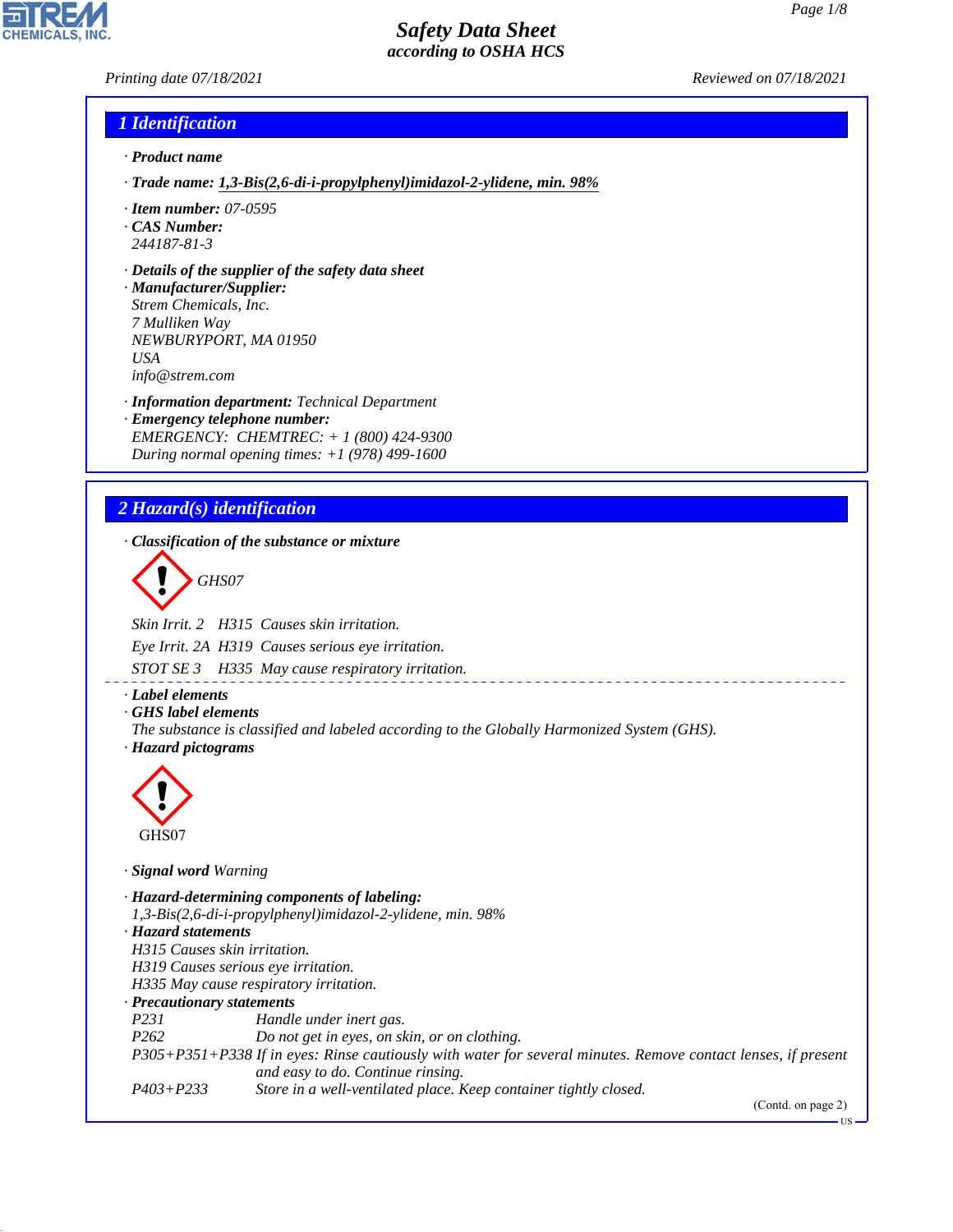*Printing date 07/18/2021 Reviewed on 07/18/2021*



(Contd. of page 1)



### *3 Composition/information on ingredients*

- *· Chemical characterization: Substances*
- *· CAS No. Description*
- *244187-81-3 1,3-Bis(2,6-di-i-propylphenyl)imidazol-2-ylidene, min. 98%*

## *4 First-aid measures*

- *· Description of first aid measures*
- *· After inhalation: In case of unconsciousness place patient stably in side position for transportation.*
- *· After skin contact: Immediately wash with water and soap and rinse thoroughly.*
- *· After eye contact:*
- *Rinse opened eye for several minutes under running water. If symptoms persist, consult a doctor.*

*· After swallowing: If symptoms persist consult doctor.*

- *· Information for doctor:*
- *· Most important symptoms and effects, both acute and delayed No further relevant information available.*
- *· Indication of any immediate medical attention and special treatment needed*
- *No further relevant information available.*

## *5 Fire-fighting measures*

- *· Extinguishing media*
- *· Suitable extinguishing agents: Use fire fighting measures that suit the environment.*
- *· Special hazards arising from the substance or mixture No further relevant information available.*
- *· Advice for firefighters*

44.1.1

*· Protective equipment: No special measures required.*

## *6 Accidental release measures*

*· Personal precautions, protective equipment and emergency procedures Not required.*

(Contd. on page 3)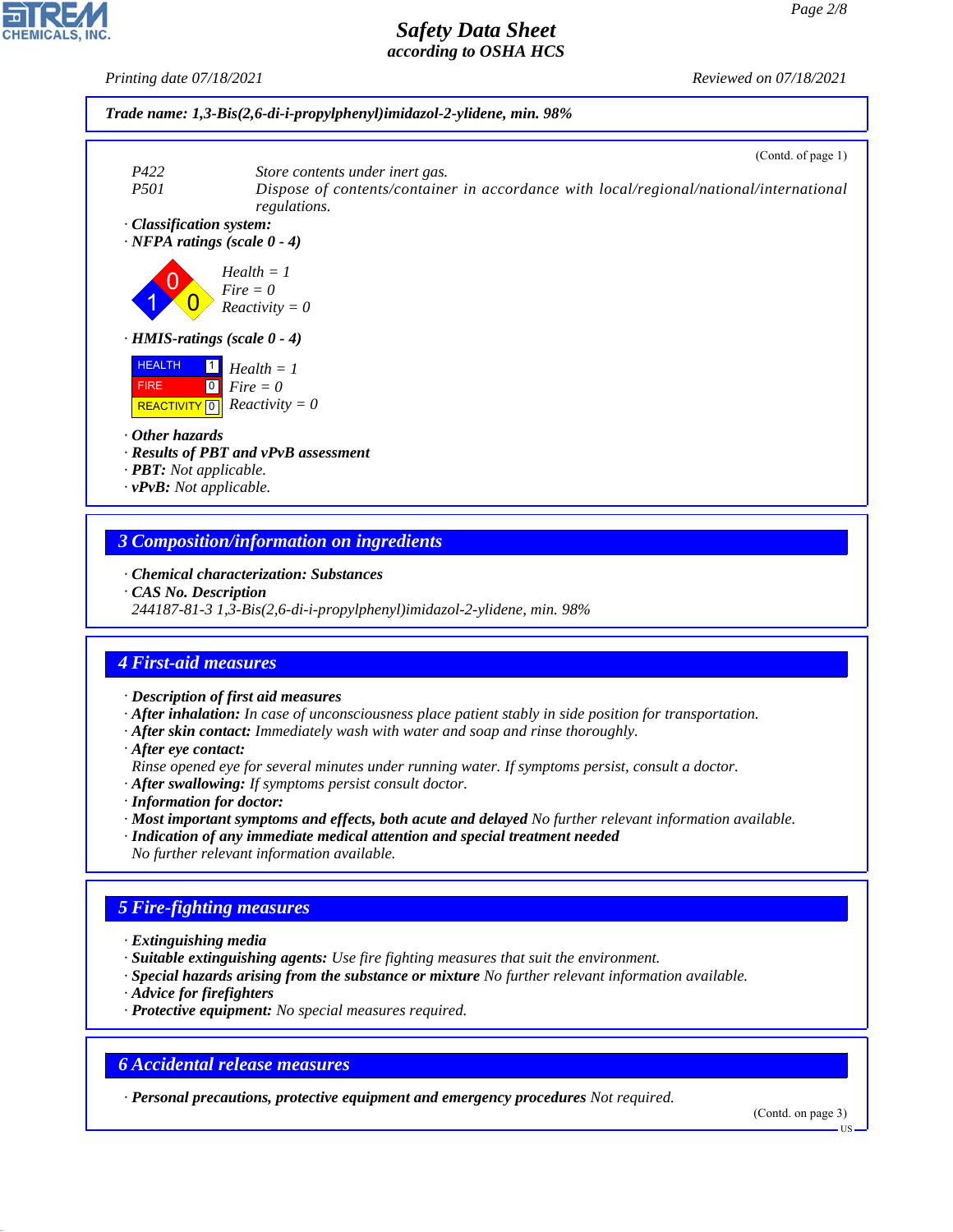*Printing date 07/18/2021 Reviewed on 07/18/2021*

| Trade name: 1,3-Bis(2,6-di-i-propylphenyl)imidazol-2-ylidene, min. 98%                                                                                                                                                                                                                                                                                                                                                                                                                              |  |
|-----------------------------------------------------------------------------------------------------------------------------------------------------------------------------------------------------------------------------------------------------------------------------------------------------------------------------------------------------------------------------------------------------------------------------------------------------------------------------------------------------|--|
| (Contd. of page 2)<br>· <b>Environmental precautions:</b> No special measures required.<br>· Methods and material for containment and cleaning up:<br>Dispose contaminated material as waste according to item 13.<br>Ensure adequate ventilation.<br>· Reference to other sections<br>See Section 7 for information on safe handling.<br>See Section 8 for information on personal protection equipment.<br>See Section 13 for disposal information.<br>· Protective Action Criteria for Chemicals |  |
| $\cdot$ PAC-1:                                                                                                                                                                                                                                                                                                                                                                                                                                                                                      |  |
| Substance is not listed.                                                                                                                                                                                                                                                                                                                                                                                                                                                                            |  |
| $\cdot$ PAC-2:                                                                                                                                                                                                                                                                                                                                                                                                                                                                                      |  |
| Substance is not listed.                                                                                                                                                                                                                                                                                                                                                                                                                                                                            |  |
| $\cdot$ PAC-3:                                                                                                                                                                                                                                                                                                                                                                                                                                                                                      |  |
| Substance is not listed.                                                                                                                                                                                                                                                                                                                                                                                                                                                                            |  |
|                                                                                                                                                                                                                                                                                                                                                                                                                                                                                                     |  |

## *7 Handling and storage*

*· Handling: Handle under inert gas.*

- *· Precautions for safe handling Open and handle receptacle with care.*
- *· Information about protection against explosions and fires: No special measures required.*
- *· Conditions for safe storage, including any incompatibilities*
- *· Storage: Store contents under inert gas.*
- *· Requirements to be met by storerooms and receptacles: No special requirements.*
- *· Information about storage in one common storage facility: Not required.*
- *· Further information about storage conditions:*

*Keep receptacle tightly sealed.*

*Store in cool, dry conditions in well sealed receptacles.*

*· Specific end use(s) No further relevant information available.*

#### *8 Exposure controls/personal protection*

*· Additional information about design of technical systems: No further data; see item 7.*

- *· Control parameters*
- *· Components with limit values that require monitoring at the workplace: Not required.*
- *· Additional information: The lists that were valid during the creation were used as basis.*
- *· Exposure controls*
- *· Personal protective equipment:*
- *· General protective and hygienic measures: Keep away from foodstuffs, beverages and feed. Immediately remove all soiled and contaminated clothing. Wash hands before breaks and at the end of work. Avoid contact with the eyes and skin.*
- *· Breathing equipment: A NIOSH approved respirator in accordance with 29 CFR 1910.134.*
- *· Protection of hands:*



44.1.1

\_S*Protective gloves*

(Contd. on page 4)

US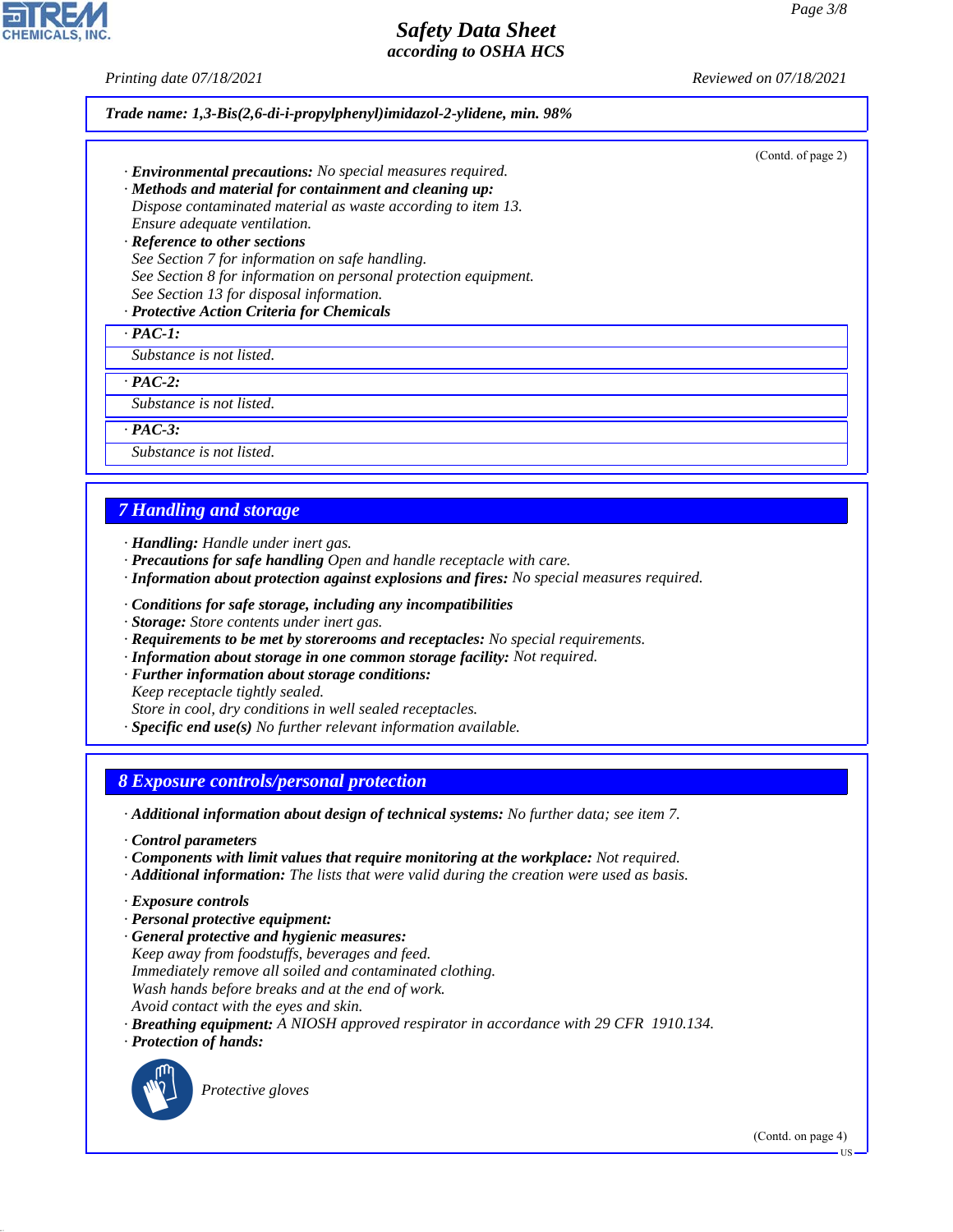### *Printing date 07/18/2021 Reviewed on 07/18/2021*

**CHEMICALS, INC.** 

*Trade name: 1,3-Bis(2,6-di-i-propylphenyl)imidazol-2-ylidene, min. 98%*

(Contd. of page 3)

*The glove material has to be impermeable and resistant to the product/ the substance/ the preparation. Due to missing tests no recommendation to the glove material can be given for the product/ the preparation/ the chemical mixture.*

*Selection of the glove material on consideration of the penetration times, rates of diffusion and the degradation · Material of gloves*

*The selection of the suitable gloves does not only depend on the material, but also on further marks of quality and varies from manufacturer to manufacturer.*

#### *· Penetration time of glove material*

*The exact break through time has to be found out by the manufacturer of the protective gloves and has to be observed.*

*· Eye protection:*



44.1.1

\_R*Tightly sealed goggles*

# *9 Physical and chemical properties*

| · Information on basic physical and chemical properties |                                               |
|---------------------------------------------------------|-----------------------------------------------|
| <b>General Information</b><br>$\cdot$ Appearance:       |                                               |
| Form:                                                   | Powder                                        |
| Color:                                                  | Whitish                                       |
| $\cdot$ Odor:                                           | undistinguishable                             |
| Odor threshold:                                         | Not determined.                               |
| $\cdot$ pH-value:                                       | Not applicable.                               |
| · Change in condition                                   |                                               |
| <b>Melting point/Melting range:</b>                     | Undetermined.                                 |
| <b>Boiling point/Boiling range:</b>                     | Undetermined.                                 |
| · Flash point:                                          | Not applicable.                               |
| · Flammability (solid, gaseous):                        | Not determined.                               |
| · Ignition temperature:                                 |                                               |
| Decomposition temperature:                              | Not determined.                               |
| $\cdot$ Auto igniting:                                  | Not determined.                               |
| · Danger of explosion:                                  | Product does not present an explosion hazard. |
| · Explosion limits:                                     |                                               |
| Lower:                                                  | Not determined.                               |
| <b>Upper:</b>                                           | Not determined.                               |
| · Vapor pressure:                                       | Not applicable.                               |
| $\cdot$ Density:                                        | Not determined.                               |
| · Relative density                                      | Not determined.                               |
| · Vapor density                                         | Not applicable.                               |
| $\cdot$ Evaporation rate                                | Not applicable.                               |
| · Solubility in / Miscibility with                      |                                               |
| Water:                                                  | Insoluble.                                    |
|                                                         | (Contd. on page 5)                            |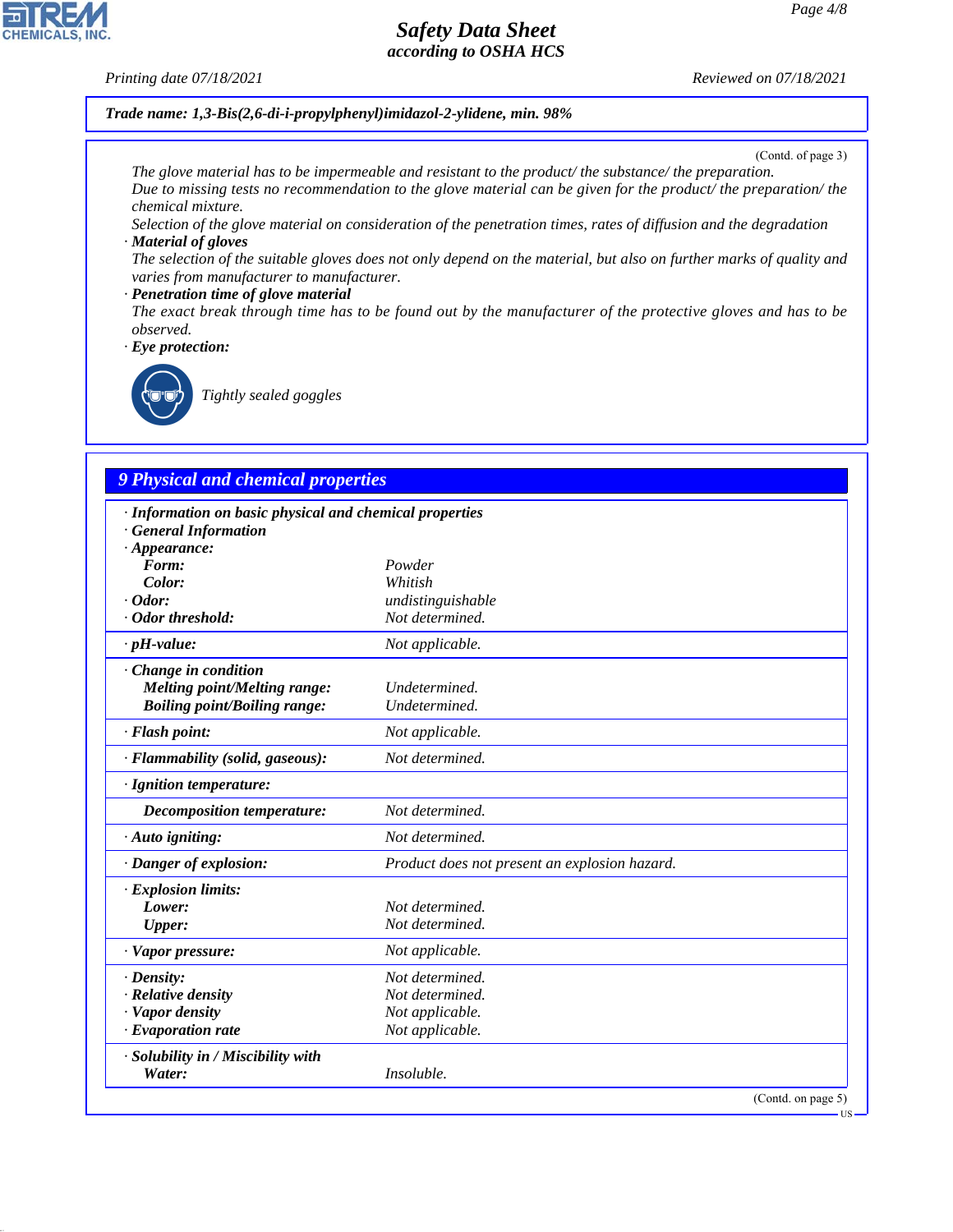*Printing date 07/18/2021 Reviewed on 07/18/2021*

*Page 5/8*

*Trade name: 1,3-Bis(2,6-di-i-propylphenyl)imidazol-2-ylidene, min. 98%*

|                           |                                                            | (Cond. of page 4) |  |  |
|---------------------------|------------------------------------------------------------|-------------------|--|--|
|                           | · Partition coefficient (n-octanol/water): Not determined. |                   |  |  |
| $\cdot$ Viscosity:        |                                                            |                   |  |  |
| Dynamic:                  | Not applicable.                                            |                   |  |  |
| Kinematic:                | Not applicable.                                            |                   |  |  |
| · Solvent content:        |                                                            |                   |  |  |
| Organic solvents:         | $0.0\%$                                                    |                   |  |  |
| <b>VOC</b> content:       | 0.0 g/l / 0.00 lb/gl                                       |                   |  |  |
| <i>Solids content:</i>    | $100.0\%$                                                  |                   |  |  |
| $\cdot$ Other information | No further relevant information available.                 |                   |  |  |

### *10 Stability and reactivity*

*· Reactivity No further relevant information available.*

- *· Chemical stability*
- *· Thermal decomposition / conditions to be avoided: No decomposition if used according to specifications.*
- *· Possibility of hazardous reactions No dangerous reactions known.*
- *· Conditions to avoid No further relevant information available.*
- *· Incompatible materials: No further relevant information available.*
- *· Hazardous decomposition products: No dangerous decomposition products known.*

### *11 Toxicological information*

*· Information on toxicological effects*

*· Acute toxicity:*

*· Primary irritant effect:*

- *· on the skin: Irritant to skin and mucous membranes.*
- *· on the eye: Irritating effect.*
- *· Sensitization: No sensitizing effects known.*
- *· Additional toxicological information:*

*· Carcinogenic categories*

*· IARC (International Agency for Research on Cancer)*

*Substance is not listed.*

#### *· NTP (National Toxicology Program)*

*Substance is not listed.*

#### *· OSHA-Ca (Occupational Safety & Health Administration)*

*Substance is not listed.*

## *12 Ecological information*

*· Toxicity*

44.1.1

- *· Aquatic toxicity: No further relevant information available.*
- *· Persistence and degradability No further relevant information available.*
- *· Behavior in environmental systems:*
- *· Bioaccumulative potential No further relevant information available.*
- *· Mobility in soil No further relevant information available.*

(Contd. on page 6)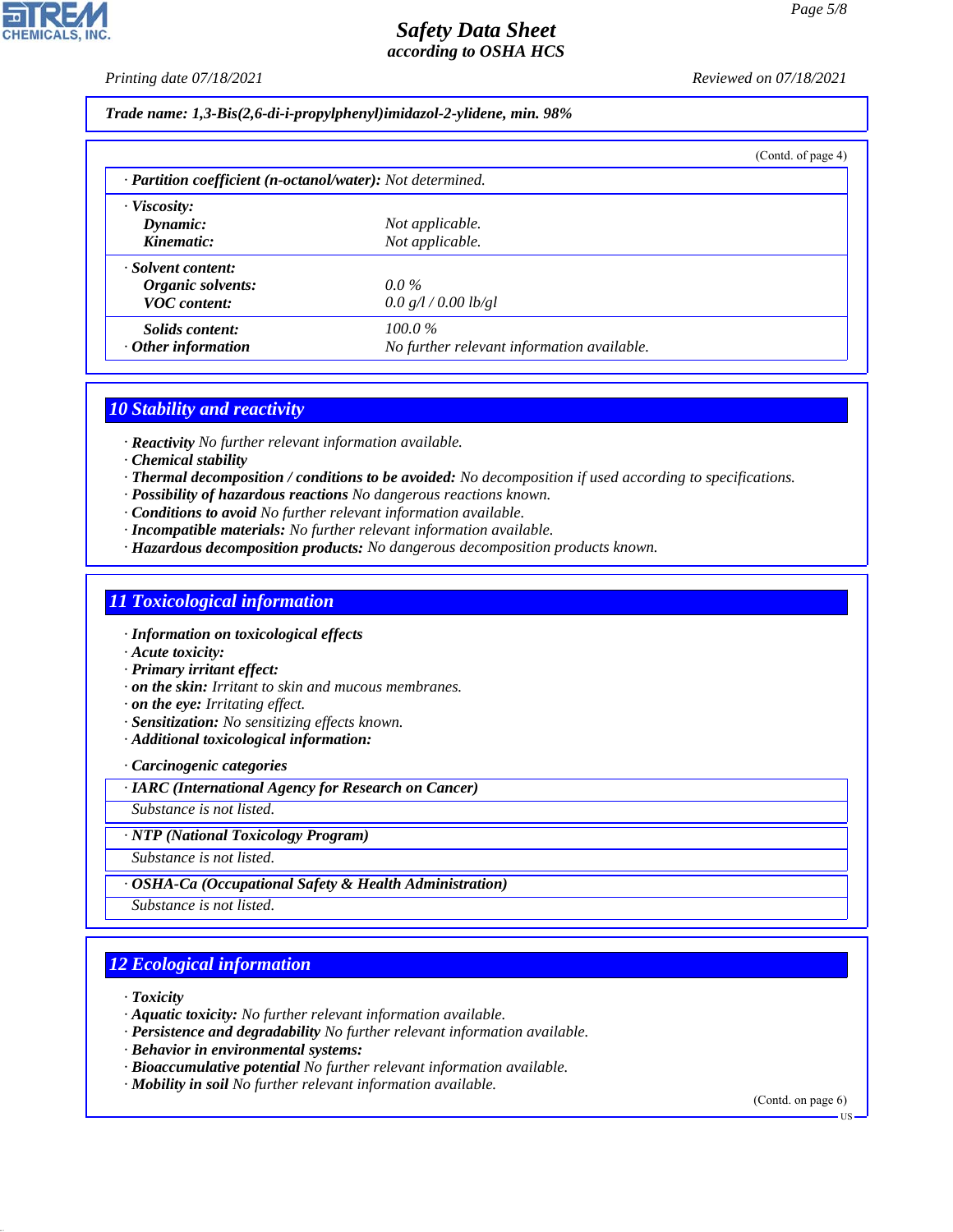**CHEMICALS, INC.** 

*Printing date 07/18/2021 Reviewed on 07/18/2021*

*Trade name: 1,3-Bis(2,6-di-i-propylphenyl)imidazol-2-ylidene, min. 98%*

(Contd. of page 5)

- *· Additional ecological information:*
- *· General notes: Not known to be hazardous to water.*
- *· Results of PBT and vPvB assessment*
- *· PBT: Not applicable.*
- *· vPvB: Not applicable.*
- *· Other adverse effects No further relevant information available.*

## *13 Disposal considerations*

- *· Waste treatment methods*
- *· Recommendation:*

*Must not be disposed of together with household garbage. Do not allow product to reach sewage system.*

- *· Uncleaned packagings:*
- *· Recommendation: Disposal must be made according to official regulations.*

| <b>14 Transport information</b>                                                     |                 |
|-------------------------------------------------------------------------------------|-----------------|
| $\cdot$ UN-Number<br>· DOT, ADN, IMDG, IATA                                         | not regulated   |
| $\cdot$ UN proper shipping name<br>· DOT, ADN, IMDG, IATA                           | not regulated   |
| $\cdot$ Transport hazard class(es)                                                  |                 |
| · DOT, ADN, IMDG, IATA<br>· Class                                                   | not regulated   |
| · Packing group<br>· DOT, IMDG, IATA                                                | not regulated   |
| · Environmental hazards:<br>· Marine pollutant:                                     | N <sub>O</sub>  |
| · Special precautions for user                                                      | Not applicable. |
| · Transport in bulk according to Annex II of<br><b>MARPOL73/78 and the IBC Code</b> | Not applicable. |
| · UN "Model Regulation":                                                            | not regulated   |

## *15 Regulatory information*

44.1.1

- *· Safety, health and environmental regulations/legislation specific for the substance or mixture · Sara*
- *· Section 355 (extremely hazardous substances): Substance is not listed. · Section 313 (Specific toxic chemical listings): Substance is not listed. · TSCA (Toxic Substances Control Act): Substance is not listed.* (Contd. on page 7) US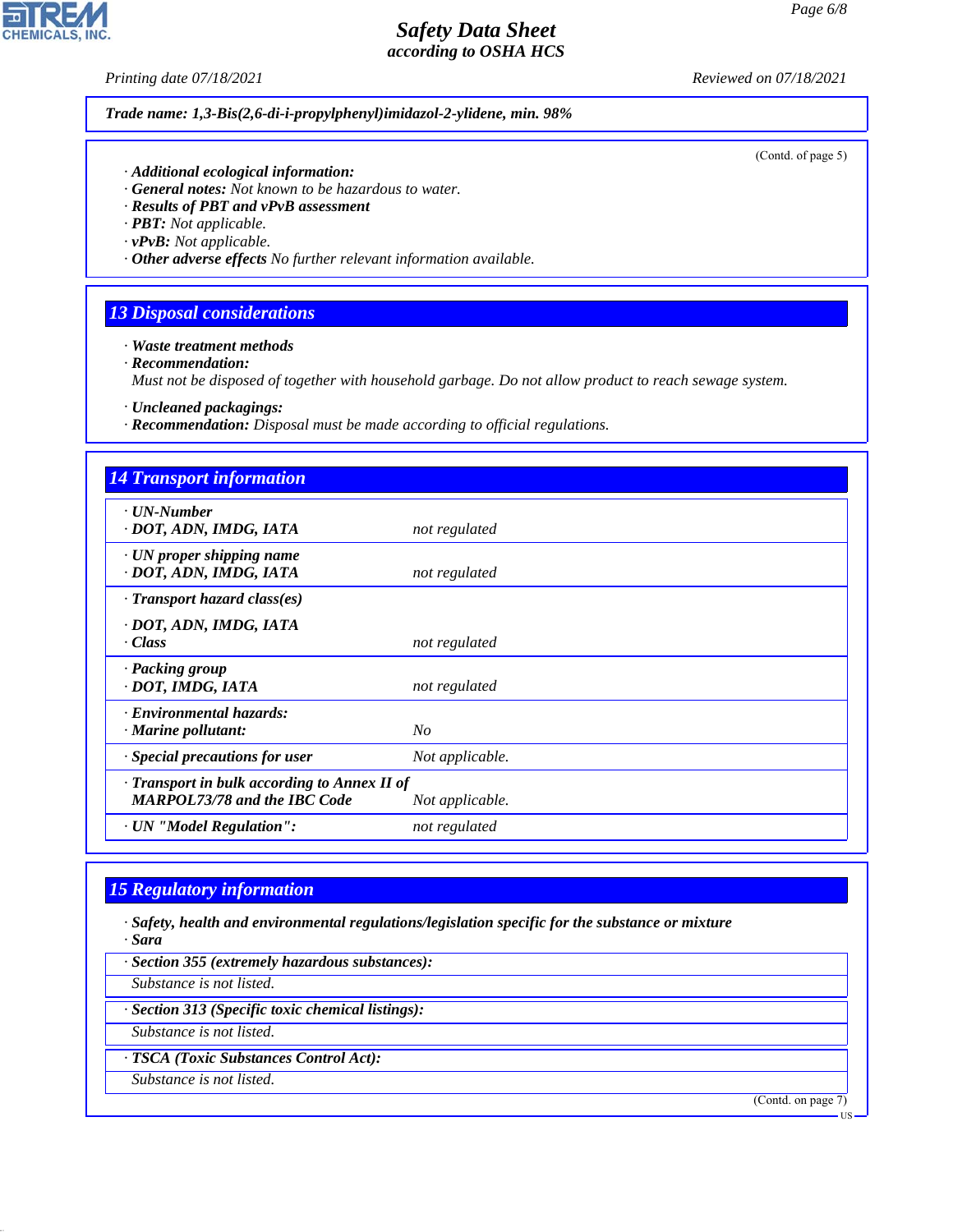**CHEMICALS, INC** 

*· Proposition 65*

*Printing date 07/18/2021 Reviewed on 07/18/2021*

*Trade name: 1,3-Bis(2,6-di-i-propylphenyl)imidazol-2-ylidene, min. 98%*

(Contd. of page 6)

*· Chemicals known to cause cancer:*

*Substance is not listed.*

*· Chemicals known to cause reproductive toxicity for females:*

*Substance is not listed.*

*· Chemicals known to cause reproductive toxicity for males:*

*Substance is not listed.*

*· Chemicals known to cause developmental toxicity:*

*Substance is not listed.*

*· Carcinogenic categories*

*· EPA (Environmental Protection Agency)*

*Substance is not listed.*

*· TLV (Threshold Limit Value established by ACGIH)*

*Substance is not listed.*

*· NIOSH-Ca (National Institute for Occupational Safety and Health)*

*Substance is not listed.*

*· GHS label elements*

*The substance is classified and labeled according to the Globally Harmonized System (GHS). · Hazard pictograms*



*· Signal word Warning*

|                              | · Hazard-determining components of labeling:                                                                  |
|------------------------------|---------------------------------------------------------------------------------------------------------------|
|                              | 1,3-Bis(2,6-di-i-propylphenyl)imidazol-2-ylidene, min. 98%                                                    |
| · Hazard statements          |                                                                                                               |
| H315 Causes skin irritation. |                                                                                                               |
|                              | H319 Causes serious eye irritation.                                                                           |
|                              | H335 May cause respiratory irritation.                                                                        |
| · Precautionary statements   |                                                                                                               |
| P231                         | Handle under inert gas.                                                                                       |
| P <sub>262</sub>             | Do not get in eyes, on skin, or on clothing.                                                                  |
|                              | P305+P351+P338 If in eyes: Rinse cautiously with water for several minutes. Remove contact lenses, if present |
|                              | and easy to do. Continue rinsing.                                                                             |
| $P403 + P233$                | Store in a well-ventilated place. Keep container tightly closed.                                              |
| P422                         | Store contents under inert gas.                                                                               |
| <i>P501</i>                  | Dispose of contents/container in accordance with local/regional/national/international<br>regulations.        |
|                              |                                                                                                               |

*· Chemical safety assessment: A Chemical Safety Assessment has not been carried out.*

## *16 Other information*

44.1.1

*This information is based on our present knowledge. However, this shall not constitute a guarantee for any specific product features and shall not establish a legally valid contractual relationship.*

*· Department issuing SDS: Technical Department.*

US